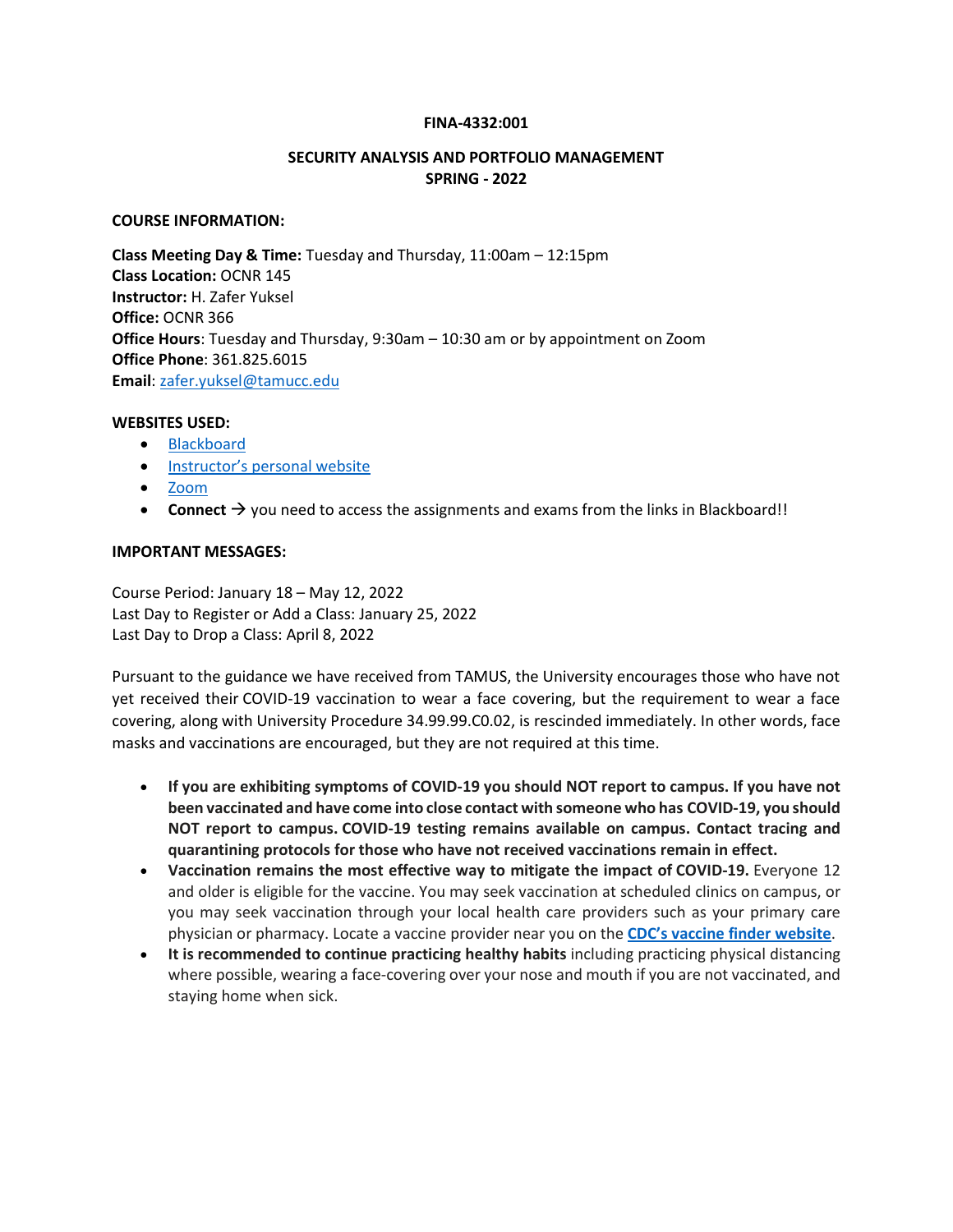## **COURSE DESCRIPTION:**

Evaluation of investment securities of both private and public institutions through external analysis of financial statements and economic conditions, portfolio selection, expected return and risk selection, and conditions of market efficiency.

## **COURSE STRATEGY:**

Each lecture has three major parts:

- 1. Theory: we carefully go over the theoretical idea and intuition behind the fundamental financial concepts.
- 2. In-Class Labs/Assignments: we immediately apply the theory into real-time data (i.e., stock prices) using **PYTHON** and/or **EXCEL**.
- 3. In-Class Quizzes: At the end of each lecture, you will receive a quiz regarding course material covered in the class.

# **COURSE OBJECTIVES & LEARNING GOALS:**

By the end of this course, you will be able to:

- Understand the risk-return tradeoff, the importance of diversification, the important rules of portfolio constructions and portfolio optimizations.
- Understand the concept of market efficiency.
- Understand how to perform a portfolio performance evaluation.
- Differentiate the characteristics of stocks and bonds and learn how to value these financial products.
- Understand options, pricing of options, and simple option strategies, futures.
- Utilize various websites/databases to conduct company and industry analysis.
- Use Python and Excel to better understand and analyze the financial data.

# **CLASS MATERIALS:**

Required Text:

- Essentials of Investments, 12th edition, by Zvi Bodie, Alex Kane, and Alan J. Marcus, McGraw-Hill Irwin, ISBN# 9781264140237.
- A free version of the textbook is available via Connect when students register with *ConnectTM*, a McGraw-Hill web interface that allows students to complete all their assignments online.

Highly Recommended Reading Materials:

- Graham, Benjamin, *The Intelligent Investor*, New York: HarperCollins Publishers, 1949 (Foreword 2005 by John C. Bogle).
- Schiller, Robert J., *Irrational Exuberance*, Princeton University Press, ISBN# 9780691173122.
- Damodaran, Aswath, *Investment Valuation*, Wiley Finance Series, ISBN# 9781118130735.
- Bogle, John, Common Sense on Mutual Funds, Wiley, ISBN# 9780470138137.
- Sweigart, Al, *Automate the Boring Stuff with Python*, **Free:** [\(https://automatetheboringstuff.com/\)](https://automatetheboringstuff.com/)
- Hilpisch, Yves, *Python for Finance*, O'Reilly, ISBN# 9781492024330

Highly Recommended Web Sites: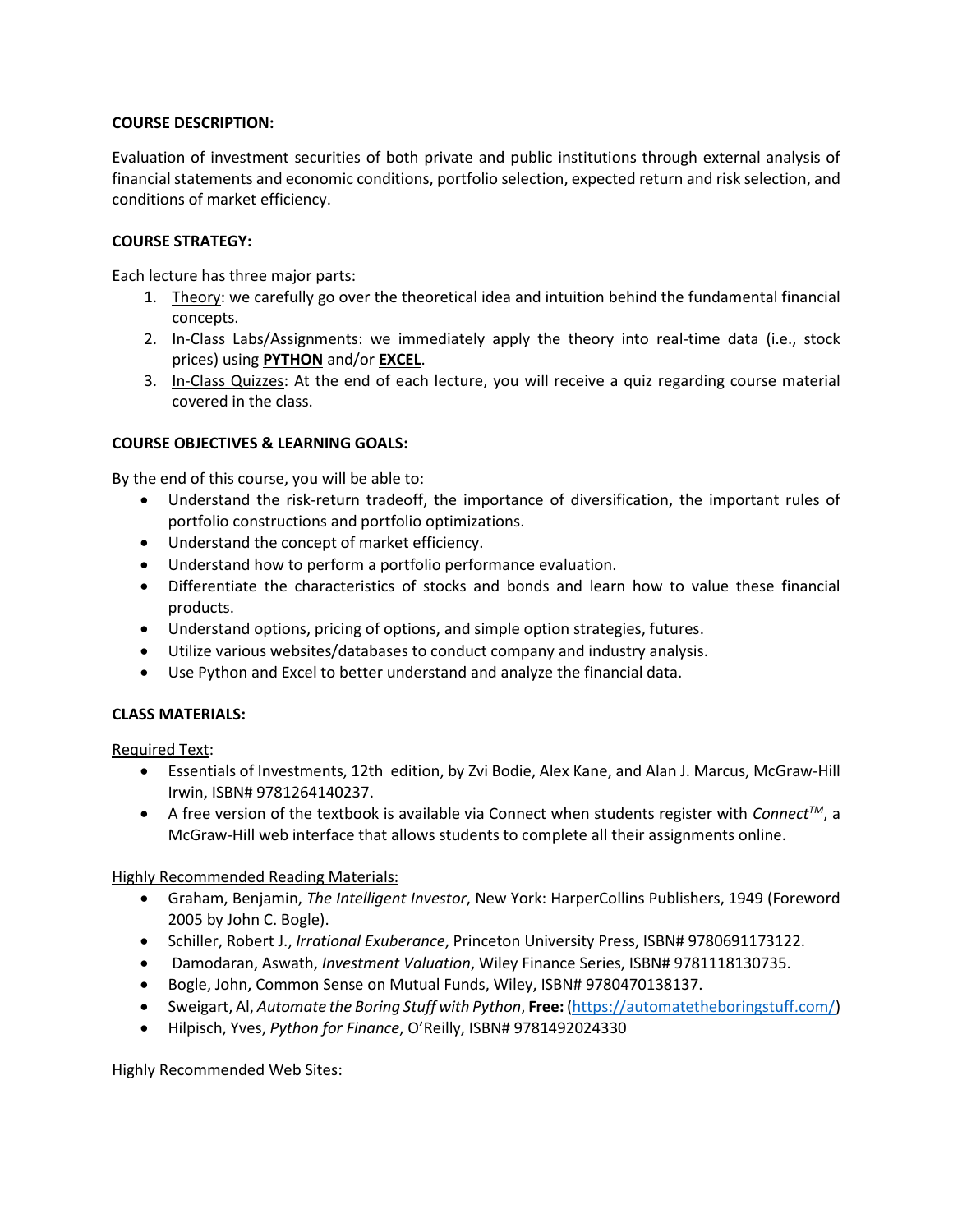These sources help you gain an up-to-date picture of the U.S. and global economy and real time stock market updates and headlines.

- [www.wsj.com](http://www.wsj.com/)
- [www.ft.com](http://www.ft.com/)
- [www.financeyahoo.com](http://www.financeyahoo.com/)
- [www.seekingalpha.com](http://www.seekingalpha.com/)
- [www.morningbrew.com](http://www.morningbrew.com/)

#### **PREREQUISITES:**

FINA 3310, FINA 3331, ORMS 3310, and junior standing or above.

#### **ADDITIONAL REQUREMENTS:**

#### Financial Calculator:

- A calculator that does **two variable statistic** (that is  $y^x$ ) is needed for homework and exams.
- **HP 10BII** or **Texas Instrument's BAII Plus** business calculators that are the models of calculator that are authorized for use during CFA exam.
- *No scientific calculators will be allowed*.

## Electronic Device:

- **Laptop computer is required to complete the course. To complete in-class quizzes and assignments, you are required to bring your laptop in every class.**
- Chrome or Microsoft Internet Explorer (11.0) or Firefox, Adobe Acrobat Reader (11.0 or higher), Microsoft Office 2016. Please also visi[t TAMU-CC student laptop recommendation that meets the](https://it.tamucc.edu/getstarted/studentlaptoprecommendations.html)  [needs of your program of study.](https://it.tamucc.edu/getstarted/studentlaptoprecommendations.html)
- Internet Access for accessing Blackboard and university and publicly available databases and information.

## IMPORTANT- Programming Environment:

- We need a computing environment required for Python programming.
- There are a variety of programming interfaces for Python including Jupyter Notebooks via Anaconda and/or Jupyter Notebooks via Google Colaboratory (**Google Colab**).
- In this class, we will use Python via **Google Colab**.
	- o **What is Google Colab?** It is a free online cloud-based Jupyter notebook. However, you need a **GMAIL** account for access **Google Colab**. Once you have GMAIL account, you can code in Jupyter notebooks.

## **PYTHON:**

## What is Python?

It is an open source general purpose high level programming language.

- Open source: Free!
- It is available for all major operating systems.

#### Advantages of Python:

Python has been on the programming stage for over two decades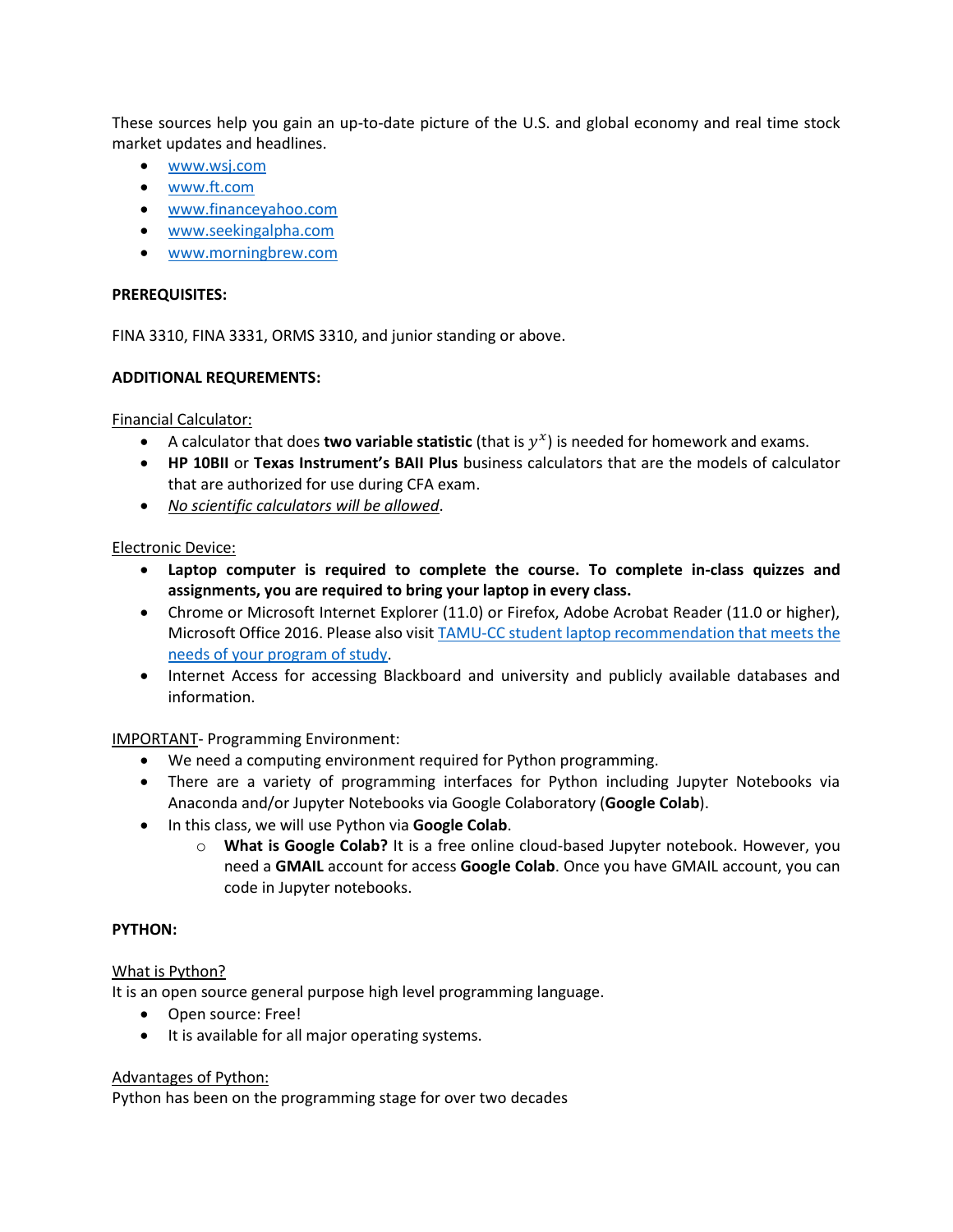There are two main reasons we will use Python in this class:

- 1. It has several technical advantages compared to other programming languages.
	- It is an easy to learn programming language designed to be highly readable with a syntax. Plenty of online learning resources. Extensive data visualization support. Python likes BIG DATA!
- 2. Its practical application covers several industries.
	- Leading companies including major investment banks are using Python. There is growing demand for people who have solid knowledge about the world of finance and Python.

# Do I need to have background in Programming?

Absolutely NOT! (Of course, if you have some experience in programming previously, it would be helpful). These are the reasons:

- 1. We will begin our class with a crash course in Python.
- 2. For each class, I will provide the related code and will carefully go over the reasoning behind coding.
- 3. Your homework and projects are based on these codes. You simply change, for example, ticker or time period or portfolio weights in the code.

## What if I want to learn more about Python?

There are many python for finance courses available online (i.e., [www.youtube.com,](http://www.youtube.com/) [www.udemy.com](http://www.udemy.com/) , [www.coursera.org\)](http://www.coursera.org/)

#### **COURSE REQUIREMENTS:**

- ONLINE LEARN SMART ASSIGNMENTS, HOMEWORK ASSIGNMENTS and QUIZZES:
	- o Over the course of the semester, each student will complete smart book (SB or Learn Smart) assignments, homework assignments, and quizzes.
	- $\circ$  In BB9 (Blackboard) each unit folder contains a link to its corresponding learn smart (SB) assignments, homework assignments and quizzes.
	- o All assignments must be completed by their due date. They are open notes, open books.
	- $\circ$  Students can submit two answers for each homework/problem question, and they are allowed to check if their answers are correct without any penalties. There are no time limit for homework assignments other than due dates. No printing is permitted.
	- o Quizzes have a time limit of 30 45 minutes and students are only allowed one answer. They should be completed after the homework assignments.
- IN-CLASS LABS/ASSIGNMENTS & IN-CLASS QUIZZES:
	- $\circ$  IN-CLASS LABS/ASSIGNMENTS: These labs are designed to apply what we learn into real financial data. In-Class Labs/Assignments will be part of your grade.
	- o IN-CLASS QUIZ: At the end of each class, each student will complete a quiz.These quizzes and assignments have time limit of 15-20 minutes and students are required to complete these assignments/quizzes during the class.
- PROJECTS:
	- o There will be five to six individual projects for this class.
	- o The details of these projects will be announced during the class.
	- o Outside readings may be assigned.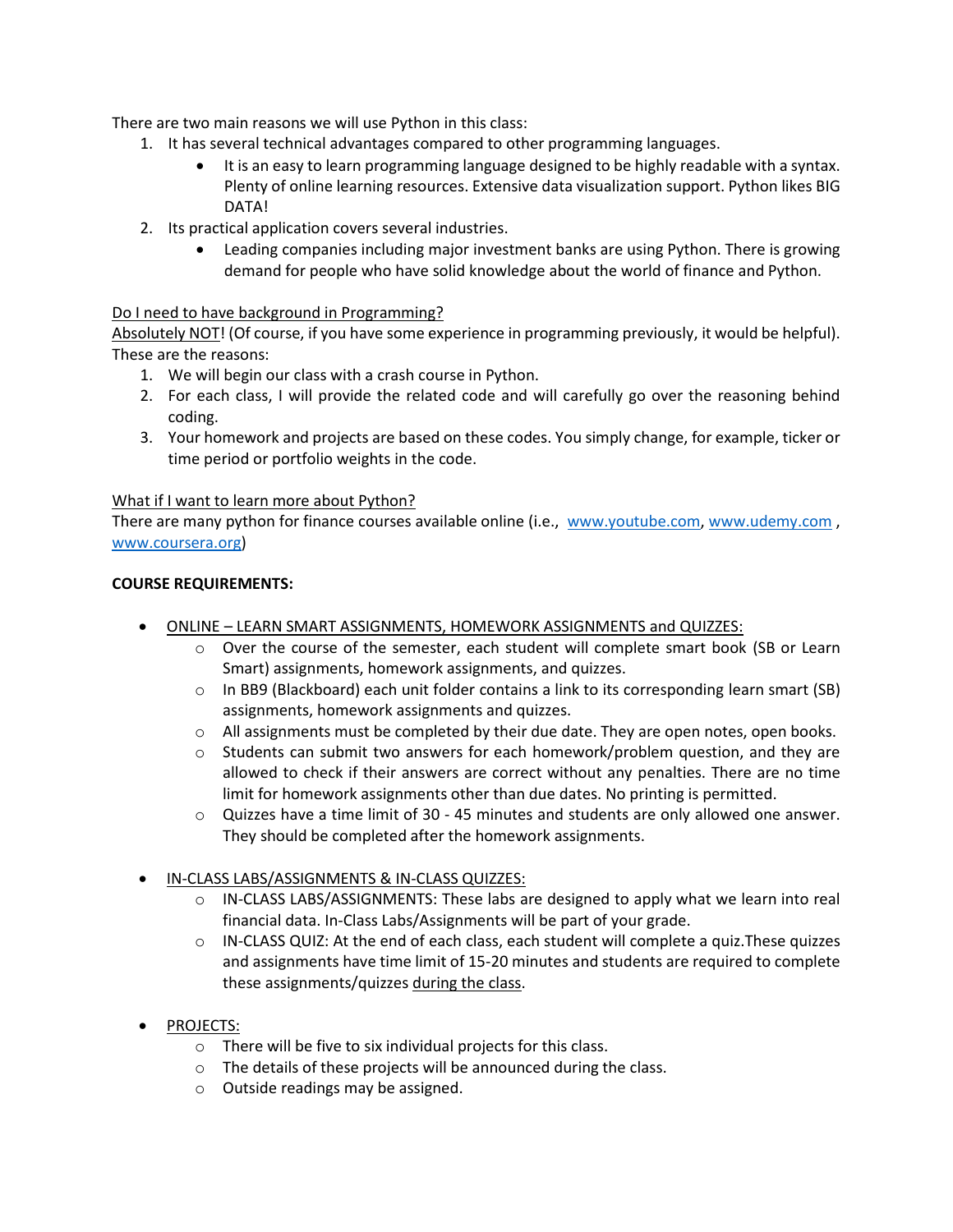- MIDTERM EXAMS:
	- o There will be two exams (not cumulative).
	- $\circ$  Test materials will come from lecture notes, the text, assigned readings, homework, and class discussion.
	- o Test format can be essay type questions, multiple-choice theoretical questions and problems.
	- $\circ$  Exam problems/questions will emphasize the understanding and application of concepts and topics covered.
	- o All tests are closed book, closed notes.
	- o Only a formula sheet will be allowed during examinations.

## **IMPORTANT RULES:**

- The details and due dates of the projects and assignments will be announced in the class. All projects and assignments are to be turned in at the beginning of the class on their due date unless otherwise instructed**. Late projects and assignments will not be accepted.**
- Exam dates will be announced in class. **No make-up exams will be administered**. If you must miss an exam, notify me in advance and provide written documentation that the absence was an excused University activity, a severe illness, or a dire emergency. Exams are closed books. A sheet with formulas is allowed, but the formula sheet will be collected after the exam. To protect the integrity of the test banks employed, exams will not be returned. However, exams are available for review in my office during scheduled office hours for two weeks after the exam. Students are responsible for all material in the assigned readings, handouts, homework, and class presentations.

## **COURSE POLICIES:**

**Attendance/Tardiness**: Experience has shown that regular attendance is essential to the successful completion of any course. Attendance will be taken at every class meeting.

**Late Work and Make-Up Exams**: No make-up exams will be administered. If you must miss an exam, notify me in advance and provide written documentation that the absence was an excused University activity, a severe illness, or a dire emergency. Otherwise, a zero will be assigned for the exam. All assignments are to be turned in at the beginning of the class on their due date unless otherwise instructed. Late assignments will not be accepted.

**Academic Integrity/Plagiarism**: University students are expected to conduct themselves in accordance with the highest standards of academic honesty. Academic misconduct for which a student is subject to penalty includes all forms of cheating, such as illicit possession of examinations or examination materials, falsification, forgery, complicity, or plagiarism. (Plagiarism is the presentation of the work of another as one's work.) In this class, academic misconduct or complicity in the act of academic misconduct on an assignment or test will result in disciplinary action.

**Dropping a Class**: I hope that you never find it necessary to drop this or any other class. However, events can sometimes occur that make dropping a course necessary or wise. Please consult with me before you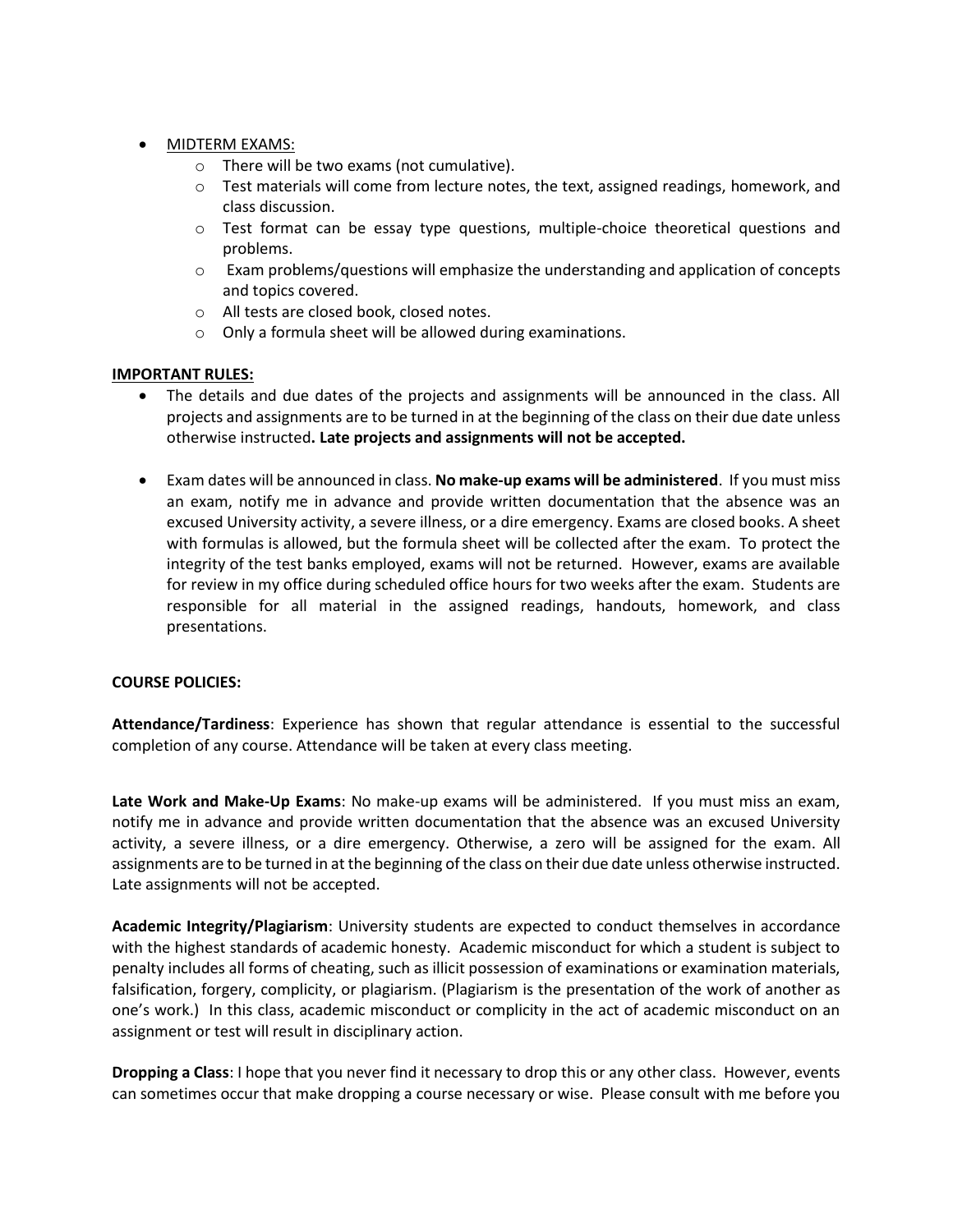decide to drop to be sure it is the best thing to do. Should dropping the course be the best course of action, you must initiate the process to drop the course by going to the Student Services Center and filling out a course drop form. Just stopping attendance and participation WILL NOT automatically result in your being dropped from the class. **LAST DAY TO DROP THE CLASS is April 8, 2022.** Dropping a class results an automatic grade of "W" this term.

**Classroom/professional behavior**: Texas A&M University-Corpus Christi, as an academic community, requires that each individual respect the needs of others to study and learn in a peaceful atmosphere. Under Article III of the Student Code of Conduct, classroom behavior that interferes with either (a) the instructor's ability to conduct the class or (b) the ability of other students to profit from the instructional program may be considered a breach of the peace and is subject to disciplinary sanction outlined in article VII of the Student Code of Conduct. Students engaging in unacceptable behavior may be instructed to leave the classroom. This prohibition applies to all instructional forums, including classrooms, electronic classrooms, labs, discussion groups, field trips, etc.

**Student Grade Appeals**: As stated in University Procedure 13.02.99.C2.01, Student Grade Appeal Procedures, a student who believes that he or she has not been held to appropriate academic standards as outlined in the class syllabus, equitable evaluation procedures, or appropriate grading, may appeal the final grade given in the course. The burden of proof is upon the student to demonstrate the appropriateness of the appeal. A student with a complaint about a grade is encouraged first to discuss the matter with the instructor. For complete details, including the responsibilities of the parties involved in the process and the number of days allowed for completing the steps in the process, see University Procedure 13.02.99.C2.01, Student Grade Appeal Procedures. These documents are accessible through the University Rules Web site at http://www.tamucc.edu/provost/university rules/index.html. For assistance and/or guidance in the grade appeal process, students may contact the Dean's office in the college in which the course is taught or the Office of the Provost.

**Disabilities Accommodations**: The Americans with Disabilities Act (ADA) is a federal anti-discrimination statute that provides comprehensive civil rights protection for persons with disabilities. Among other things, this legislation requires that all students with disabilities be guaranteed a learning environment that provides for reasonable accommodation of their disabilities. If you believe you have a disability requiring an accommodation, please call or visit Disability Services at (361) 825-5816 in Corpus Christi Hall 116. If you are a returning veteran and are experiencing cognitive and/or physical access issues in the classroom or on campus, please contact the Disability Services office for assistance at (361) 825-5816.

**Statement of Academic Continuity**: In the event of an unforeseen adverse event, such as a major hurricane and classes could not be held on the campus of Texas A&M University-Corpus Christi, this course would continue through the use of Blackboard and/or email. Also, the syllabus and class activities may be modified to allow the continuation of the course. Ideally, University facilities (i.e., emails, web sites, and Blackboard) will be operational within two days of the closing of the physical campus. However, students need to make certain that the course instructor has a primary and a secondary means of contacting each student.

**Civil Rights Statement:** Texas A&M University-Corpus Christi is committed to fostering a culture of caring and respect that is free from discrimination, relationship violence, and sexual misconduct, and ensuring that all affected students have access to services. For information on reporting Civil Rights complaints and support resources, (including pregnancy support accommodations) or university policies and procedures, please contact the University Title IX Coordinator, Sam Ramirez [\(Samuel.Ramirez@tamucc.edu\)](mailto:Samuel.Ramirez@tamucc.edu) or Deputy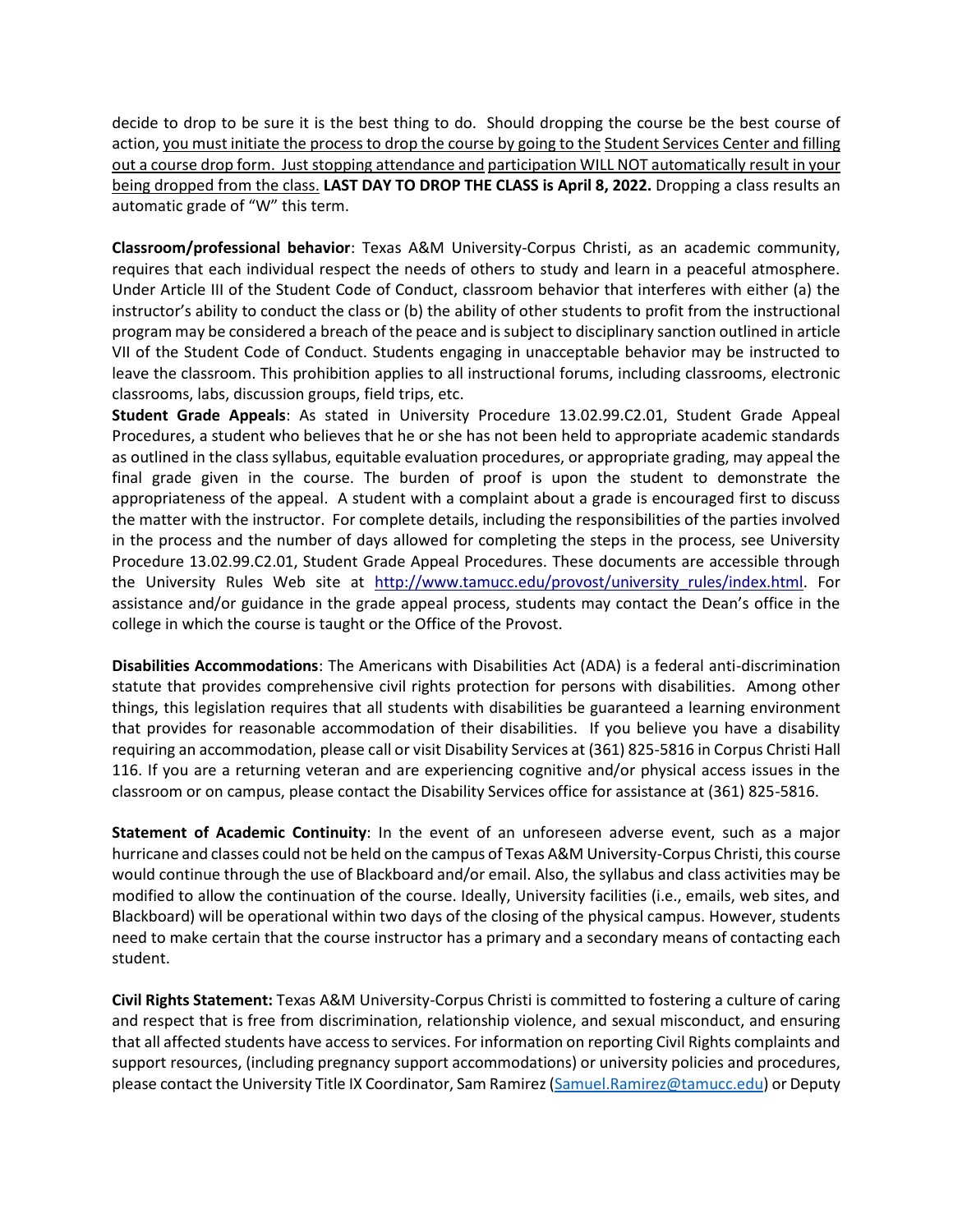Title IX Coordinator, Rosie Ruiz [\(Rosie.Ruiz@tamucc.edu\)](mailto:Rosie.Ruiz@tamucc.edu) at (361) 825-5826 or visit the TAMUCC website a[t http://edcs.tamucc.edu/titleIX/](http://edcs.tamucc.edu/titleIX/) .

**Limits to Confidentiality**. Essays, journals and other materials submitted for this class are generally considered confidential pursuant to the University's student record policies. However, students should be aware that University employees, including instructors, are not able to maintain confidentiality when it conflicts with their responsibility to report alleged or suspected civil rights discrimination that is observed by or made known to an employee in the course and scope of their employment. As the course instructor, I must report allegations of civil rights discrimination, including sexual assault, relationship violence, stalking, or sexual harassment to the Title IX Coordinator if you share it with me.

These reports will trigger contact with you from the Civil Rights/Title IX Compliance office who will inform you of your options and resources regarding the incident that you have shared. If you would like to talk about these incidents in a confidential setting, you are encouraged to make an appointment with counselors at the University Counseling Center [\(https://counseling.tamucc.edu/\)](https://counseling.tamucc.edu/).

**Campus Emergencies:** At TAMU-CC, your safety is a top concern. We actively prepare for natural disasters or human-caused incidents with the ultimate goal of maintaining a safe and secure campus.

- For any emergency, dial the University Police Department (UPD) at **361-825-4444** or dial 911. It's a good idea to have the UPD emergency number (and non-emergency number 361-825-4242) saved in your cell phone.
- There are nearly 200 classroom telephones throughout campus. If you feel threatened or need help and don't have a cell phone, dial 4444 (emergency) or 4242 (non-emergency) to be connected to UPD.
- If we hear a fire alarm, we will immediately evacuate the building.
	- o Proceed to the nearest building exit or evacuation stairway. Do not use the elevator. Persons who need help navigating stairs should proceed to a marked Area of Rescue Assistance, if possible.
	- $\circ$  Persons with disabilities should speak with their faculty about how to best assist them in case of an emergency.
	- o Review the evacuation route (see specific Building Emergency Plan).
- TAMU-CC employs the Code Blue Emergency Notification System, an alert system which connects the campus community during emergency situations.
	- $\circ$  The notifications include emails, text and pre-recorded messages, as appropriate.
	- o Code Blue emergencies may include severe weather warnings, threats, school closures, delays, evacuations and other incidents which disrupt regular campus activities.
	- o Students can update personal contact information anytime at <https://emergency.tamucc.edu/contactform/>
- Shelter in Place via Code Blue.
	- o "Shelter-in-place" means to take immediate shelter where you are and may be implemented for severe weather, hazardous material spills, active shooters or other dangerous situations.
	- o If there is a shelter in place for a **tornado warning**, our preferred location is the bottom floor of this building, away from windows and doors.
- Active Threat Protocol. There are three things you could do that make a difference if there is an active threat: Run, Hide, and/or Fight. For more information about the Run, Hide, Fight protocol, including what to do when law enforcement arrives, visit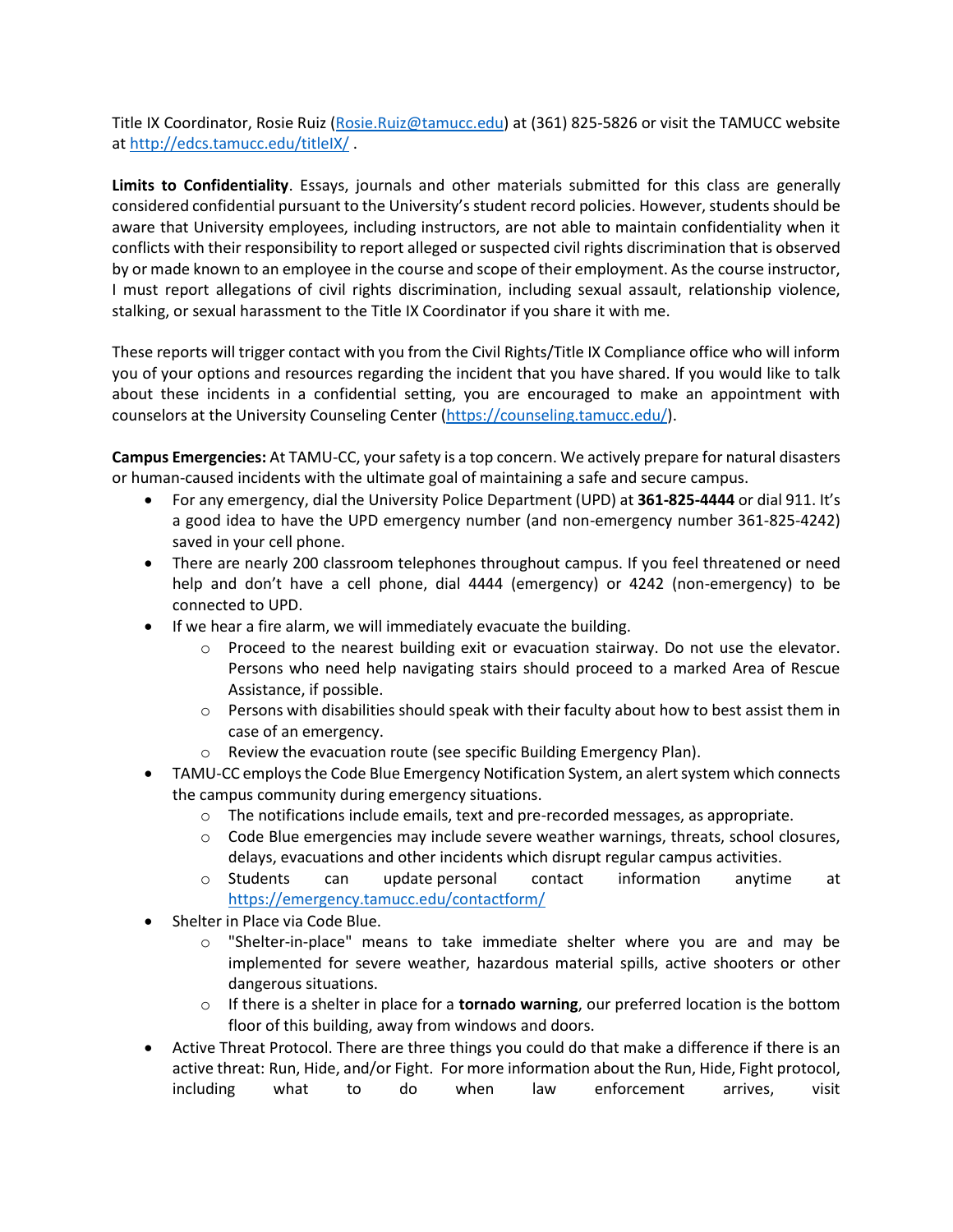## <http://safety.tamucc.edu/ems/activethreat.html>

For the *Quick Campus Guide to Campus Emergencies* (including a list of Areas of Rescue Assistance and additional protocols on assisting persons with physical disabilities, hurricanes, bomb threats, animal bites, crime reporting, elevator entrapment, etc.), visit:

<https://safety.tamucc.edu/uploads/Site/finalbooklet.pdf>

# **GRADING:**

## **The final grade is a weighted average of scores. It is not based on TOTAL points**

| <b>Course Work</b>                         | <b>Percentage of Total Grade</b> |  |
|--------------------------------------------|----------------------------------|--|
| Online (CONNECT) - Learn Smart Assignments | 100                              |  |
| Online (CONNECT) - Assignments (HWs)       | 100                              |  |
| Online (CONNECT) - Quizzes                 | 100                              |  |
| In-Class Labs/Assignments                  | 100                              |  |
| In-Class Quizzes                           | 100                              |  |
| Projects                                   | 200                              |  |
| EXAMS (x2)                                 | 300                              |  |
| <b>TOTAL</b>                               | 1000                             |  |

A letter grade may be determined based on the percentage earned of total points possible, as follows: A: 90-100%, B:80-89%, C:70-79%, D:60-69%, F:0-59%